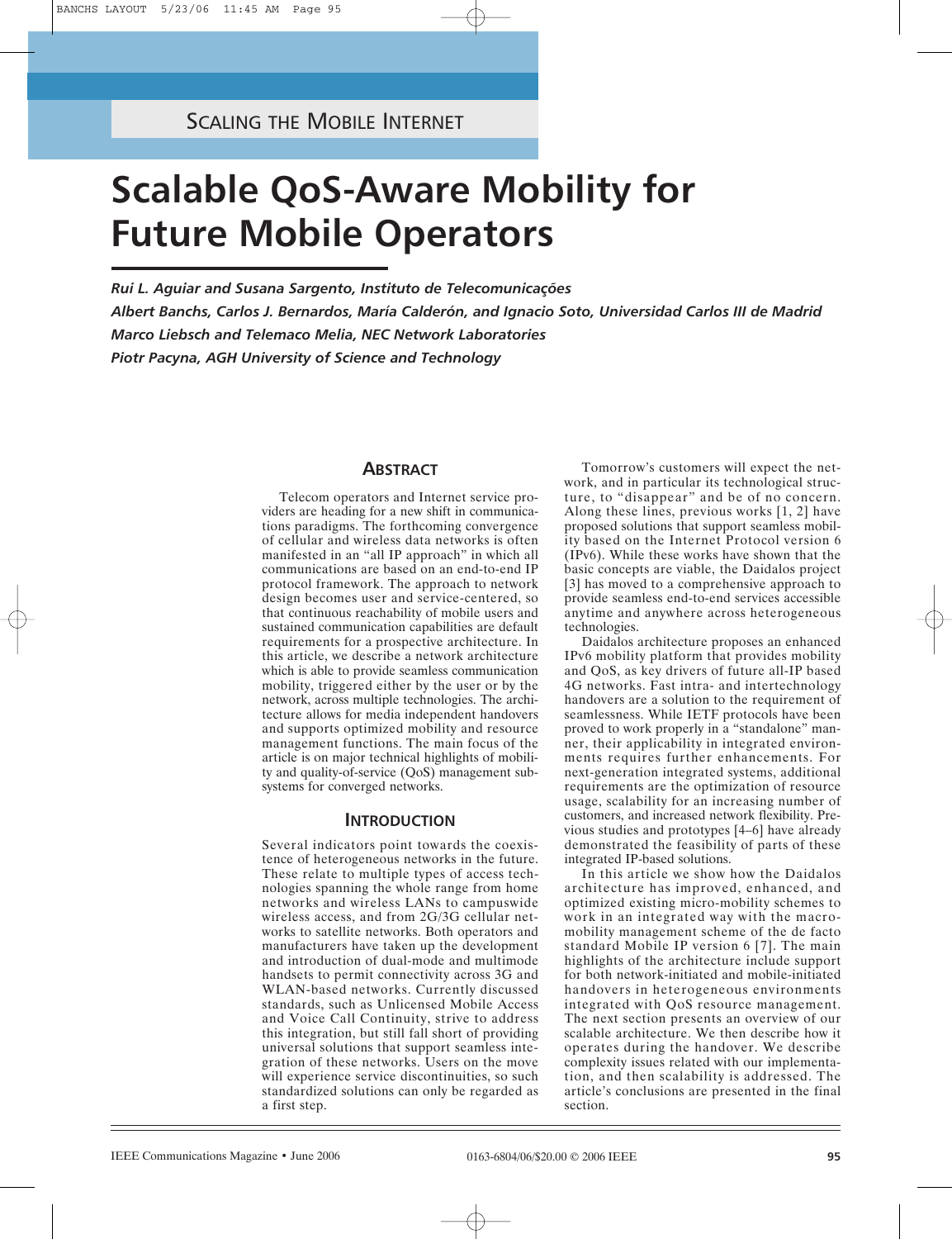*Resources in the core are managed by the core network QoS broker (QoSB-CN), which communicates for end-to-end QoS with the QoSB-ANs of the mobile operator's network as well as with the QoSB-CNs of the other operator's networks.*



**■ Figure 1.** *Hierarchical structure of mobility and QoS architecture.*

# **DAIDALOS MOBILITY ARCHITECTURE OVERVIEW**

The Daidalos mobility architecture aims to provide an efficient and scalable integration of multiple network technologies, with sustained QoS support. The (simplified) general view of the architecture is illustrated in Fig. 1. As it can be observed from the figure, the architectural design follows a hierarchical structure: the network of each mobile operator consists of a core network (two such networks, from different operators, are represented in the figure) and a set of access networks. The access networks contain multiple access routers (ARs), with multiple radio access points (APs) each. The architecture supports multiple access technologies, including WLAN, WiMAX, TD-CDMA, and DVB.

Each access network is called a region. Resources in each region are independently managed by an access network QoS broker (QoSB-AN), thus providing a first scalability step. Resources in the core are managed by the core network QoS broker (QoSB-CN), which communicates for end-to-end QoS with the QoSB-ANs of the mobile operator's network as well as with the QoSB-CNs of the other operator's networks. The architecture is based on widely accepted standards for mobility and QoS. Mobility is implemented by means of the MIPv6 protocol [7], with fast handover extensions [8], and QoS is based on the DiffServ architecture [9]. However, additional mechanisms that integrate and complement MIPv6 and DiffServ are needed in order to achieve the objective of providing QoS to mobile users while optimizing the overall performance. Such mechanisms have been designed in the architecture.

Handover decisions in our architecture are sustained both by measurements on signal quality as well as QoS measures (such as load and resource availability). Handovers can be started either by the terminal or by the network. We refer to the former as a mobile-initiated handover (MIHO) and to the latter as a networkinitiated handover (NIHO). Handover execution is improved with functions for maintaining quality during handovers, along with tight coupling with QoS functions.

In the following we describe the enhanced functionalities of the architecture in further detail. The modules needed to instantiate the functionalities are illustrated in Fig. 2, organized according to their physical location:

**Enhanced mobile-initiated handover decisions**. Handover decisions in the case of a MIHO are enhanced with the objective of ensuring that, from all the possible AP candidates, the "best" one is chosen. The module responsible for the handover decision at the MT is intelligent interface selection (IIS). This module relies on the mobile terminal controller (MTC) to obtain the information it uses to take a decision. This includes signal quality measurements, obtained from the mobility abstraction layer (MAL), as well as QoS measures, such as the load of the APs, retrieved from the candidate APs. The latter information is obtained from QoS abstraction layer (QAL) in the neighboring ARs, and conveyed by means of the Candidate Access Router Discovery (CARD) protocol [10] to the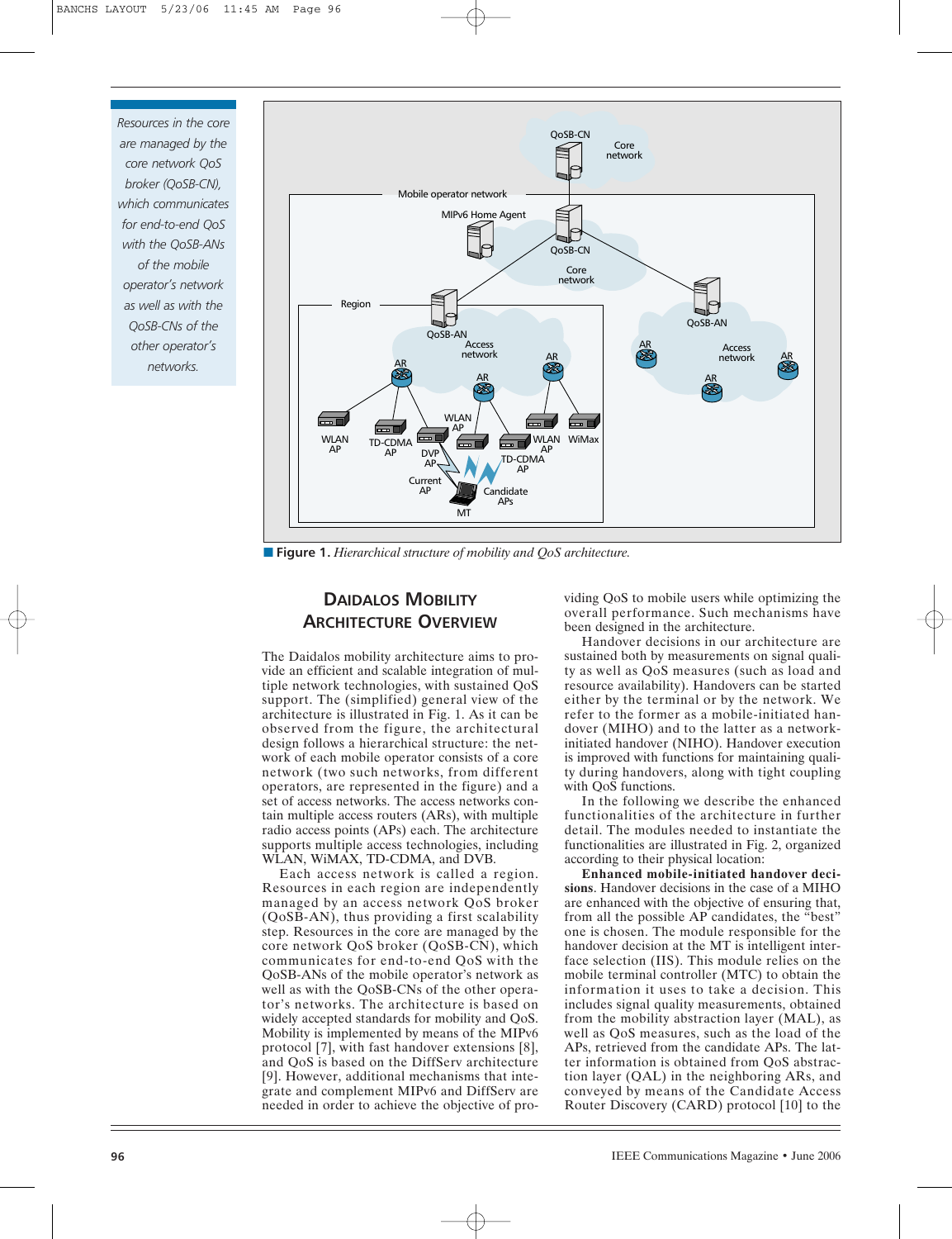

**■ Figure 2.** *Architecture modules.*

MT. With this information, the target AP for the handover is chosen so that both signal strength and QoS requirements are met in the new AP, thus guaranteeing appropriate operation and service quality after the handover.

**Network-initiated handover functionality**. The enhanced MIHO functionality ensures that handover decisions are taken optimally according to local information, but does not guarantee that the overall distribution of resources will be optimal from an operator perspective — which is essential for a realistic network. In order to achieve this, NIHO support is required in order to allow the optimization of the overall capacity by properly balancing the load among the various APs of a region [11]. For this purpose, the performance management (PM) module at the QoSB-AN collects information about the load of the different APs and the radio link quality between the MT and its candidate APs, and based on this information (eventually) reorganizes the wireless connections. Information on the load of the APs is obtained by the performance attendant (PA) modules at the APs, from their interface with the QAL, and delivered to the PM. Signal strength measurements are taken by the measurement modules, filtered out and aggregated by the aggregation module (AM), provided to the PA at the AR, and from there conveyed to the PM [12]. Based on all these data, the PM then reorganizes the connections of all MTs for achieving optimized global performance. This reorganization takes into consideration QoS beyond the wireless access, by means of the interaction between the PM and the QoSB engine at the QoSB-AN. The NIHO execution is then triggered by the communication between the QoSB and the fast handover (FHO) execution module at the AR, through the advanced router mechanism (ARM).

**Seamless handover execution**. In the execu-

tion of a handover involving the old AR (oAR) and the new AR (nAR), it is required that continuity of communication be maintained. To perform a low-latency lossless handover, the fast handovers for Mobile IPv6 protocol [8] is enhanced with duplication and merging (D&M) functions. These functions improve performance by duplicating the packets addressed to the MT at the old AR to avoid packet loss. In order to set up the MT's context in the nAR, the context transfer (CT) function is used to transfer the mobility-related state (including security information).

**Quality of service**. QoS is based on the Diff-Serv architecture. Admission control and resource reservations are handled by the QoSBs, which act jointly to perform QoS reservations over an end-to-end path. QoS reservations at the routers are performed through the interaction between the QoSB Engine at the QoSB-AN and the ARM module at the AR, which performs the reservation via the QoS manager (QoSM). Similarly, reservations in the wireless access part are performed through the interaction between the QoSB engine at the QoSB-AN and the ARM module at the corresponding AR. The latter communicates with the QoSM, which communicates with the QAL at the AR. QoS reservations in the wireless access are then performed by the QAL modules at the AP and MT.

**Multiple technology support**. The support of multiple technologies in the architecture is provided by means of a modular design based on the use of abstraction layers (ALs): the mobility abstraction layer (MAL) and the QoS abstraction layer (QAL). These ALs interface with drivers of the different technologies and offer a unique interface to the upper-layer modules of the architecture, while hiding the specifics of the underlying technologies. The QAL offers a technology-independent interface for QoS functions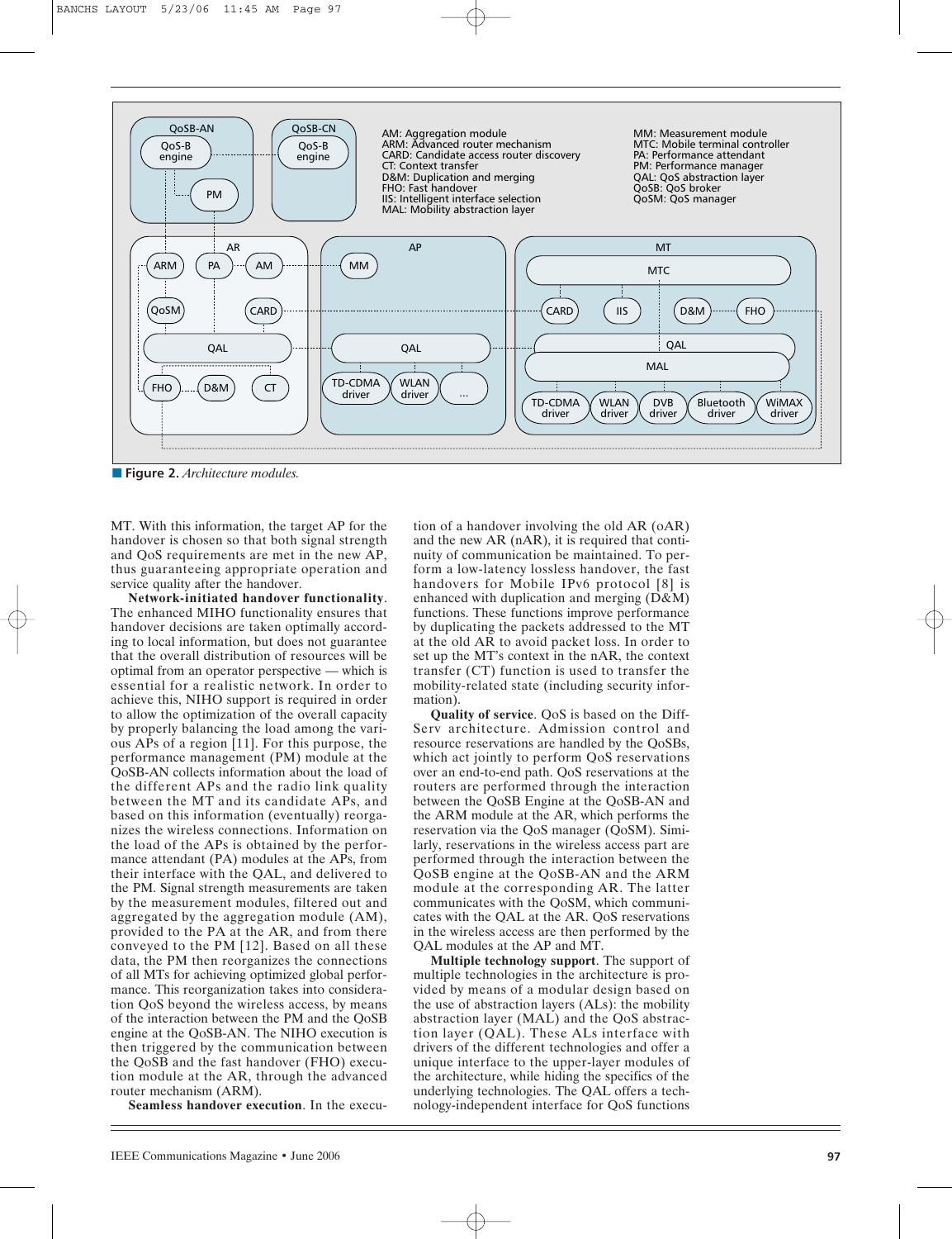*In existing IP-based architectures, handovers are typically initiated by terminals upon detecting that the quality of the signal received from the AP degrades below a certain threshold. In our architecture, handover decisions take into account both the signal strength and QoS measures, and can be triggered either by the terminal or the network.*

*<sup>1</sup> Existing WLAN mobility schemes based only on the signal strength received by the MT may be insufficient in typical scenarios, which may not be symmetrical due to differences in the transmit power between MT and AP.*



**■ Figure 3.** *NIHO and MIHO decision operation.*

such as the setup of a QoS connection or the measurement of available resources in an AP. Similarly, the MAL offers a technology-independent interface for mobility-related functions such as the execution of a handover or measurement of signal strength received at MT.

In the following sections, the above functions and their interactions are described in detail. First, we describe the operations related to the decision of performing a handover for the mobile and network initiated cases (MIHO and NIHO). Then, we address the process of handover execution, which is almost identical for both cases.

# **HANDOVER DECISION FUNCTION**

In existing IP-based architectures, handovers are typically initiated by terminals upon detecting that the quality of the signal received from the AP degrades below a certain threshold. In our architecture, handover decisions take into account both the signal strength and QoS measures, and can be triggered either by the terminal (MIHO) or the network (NIHO). In this section we describe the decision process in the handover operation with MIHO and NIHO. The protocol operation for both cases is illustrated in Fig. 3.

## **MOBILE-INITIATED HANDOVER**

The main decision to be made with regard to a MIHO is the choice of the new AP to handover. In the preparatory phase of this process, the MT discovers the available candidate APs. This is done by means of the CARD protocol [10]. With this protocol, neighboring ARs exchange QoS information about attached APs and provide it to the MT. Specifically, QoS-related information is provided to CARD by the QAL module (message 1 in Fig. 3). This information is sent from candidate ARs (including the future nAR) to the current AR (oAR), and from there it is conveyed to the MT (messages 2 and 3, respectively). Once the MT has obtained information about available candidate APs and their QoS, it proceeds to measure their signal strength. The decision of which are the APs whose signal strength has to be measured is made by the MTC based on the CARD information (message 4) and is provided to the drivers of the respective technologies via the MAL (messages 5a and 5b). The measured signal qualities are reported back to the MTC (messages 6a and 6b) and this information, together with the QoS-related information obtained previously, is then provided to the IIS (message 7). Based on these data, the IIS decides which is the most appropriate AP for handover. This decision also takes into account the user preferences, which are provided to IIS by the user via a graphical interface and include preferred technologies and providers. Note, however, that strictly the IIS decision may result in a failed handover, since it does not account for the availability of resources in the end-to-end path. In order to avoid a failed handover, the IIS does not choose a single AP candidate, but a prioritized list of up to three possible candidates (all of them with enough resources in the wireless access) ordered according to signal strength and preferences. This list is provided to the MTC (message 8) and at this point the handover execution process starts (see the following section).

## **NETWORK-INITIATED HANDOVER**

A NIHO may be triggered either by the degradation of the quality of the signal received from the MT by the  $AP<sup>1</sup>$  or by the QAL upon detecting that the load of an AP exceeds a predefined threshold. NIHO decisions are taken with the goal of optimizing global performance in a region controlled by a QoSB-AN. These decisions are taken by the PM module in conjunction with the QoSB engine module. To this end, available QoS at APs as well as data related to signal strength are sent to the PM module,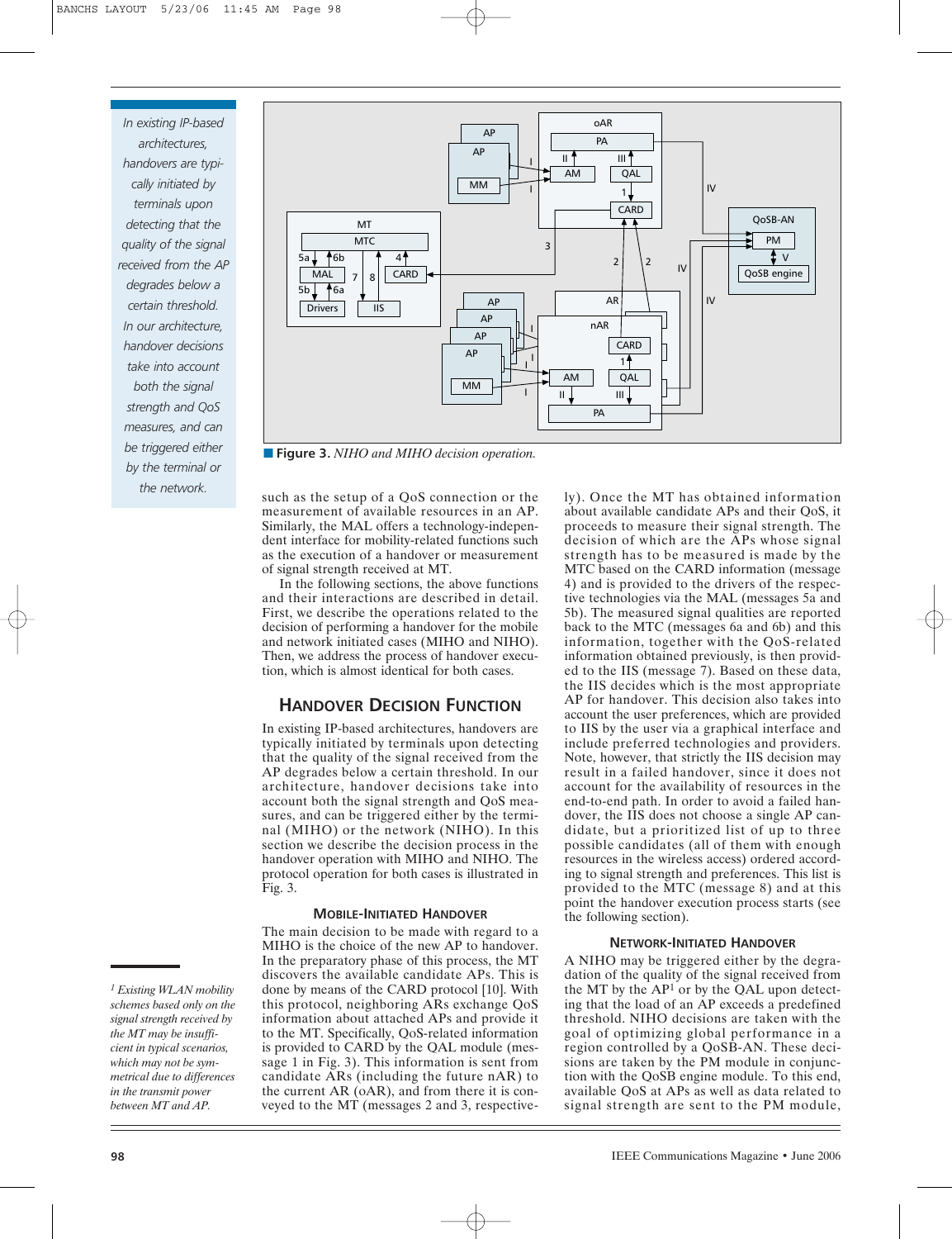

*Having two different triggers to initiate the handover, one in the network and one in the user terminal, it is essential to avoid the bouncing effect in which MT handovers from an AP to another because of a network trigger, and immediately handovers back because of the MT trigger.*

**■ Figure 4.** *FHO execution operation.*

whereas the QoSB engine accounts for end-toend QoS information. The process of transferring information to the PM is described in the following.

Signal strength measurements are taken by MM modules at the APs and from there they are transferred to the AM modules at the ARs (message I in Fig. 3), which aggregate all the information received and provide it to the PA (message II). By measuring the strength of the signal received from a given MT at all the APs of a region, it is possible to estimate all the candidate APs that provide good signal quality to this MT [11]. In addition to signal strength data, the PA also collects QoS-related information from the QAL modules (message III). The data of all the PAs of a region are sent to their corresponding PM module, which is located at the QoSB-AN controlling the region (message IV).

With all the above information, the PM is aware (through the QoS-related data) of the load of the various APs of the region, and is also aware (from the measurements taken) of the possible candidate APs that each MT may be handed over to while preserving a good signal quality. Based on these data, the PM can then decide the AP to which each MT should be attached to such that i) load is optimally distributed among all the APs of a region, and ii) the signal strength of all connections is good. These decisions are checked against the QoSB engine in order to make sure that end-to-end QoS requirements are available for the connections (message V). At this point the handover execution process starts (see next section).

One of the crucial aspects of the operation described above for NIHO regards the triggers for this process. If NIHOs are triggered too often, performance may be severely degraded due to too many (consecutive and simultaneous) handovers. On the other hand, if infrequently triggered, the network performance will not be

optimal and the NIHO mechanism will be underexploited. To find a good trade-off between these two extremes, in our architecture, NIHO triggers are event-based with event filtering and smoothing functions on the measurement and aggregation modules.

Having two different triggers to initiate the handover, one in the network and one in the user terminal, it is essential to avoid the bouncing effect in which MT handovers from an AP to another because of a network trigger, and immediately handovers back because of the MT trigger. The proposed architecture prevents this effect, as a network trigger will always handover a terminal to an AP where signal level and QoS is good enough so that the MT will not have the need to trigger a handover again.

# **HANDOVER EXECUTION FUNCTION**

In this section we address and describe the fast handover execution operation. This is a timecritical procedure, as sessions need to be transferred from the old to the new network without noticeable disruptions. Figure 4 presents an overview of our fast handover operation. The protocol operations affect the MT, the old and new ARs (oAR and nAR) and the QoSB-AN (hereafter simply QoSB). In the following, we first explain the handover execution for the MIHO case, and afterwards we describe the differences between this case and the NIHO one.

## **MOBILE-INITIATED HANDOVER**

The handover in a MIHO is performed as follows. The MTC, upon receiving information from the IIS to trigger the handover procedure, activates the FHO module in the MT (message 1) to initiate a handover. It then sends a message to its current AR containing a list, ordered by preference, with up to three possible candidate APs and the respective ARs (message 2).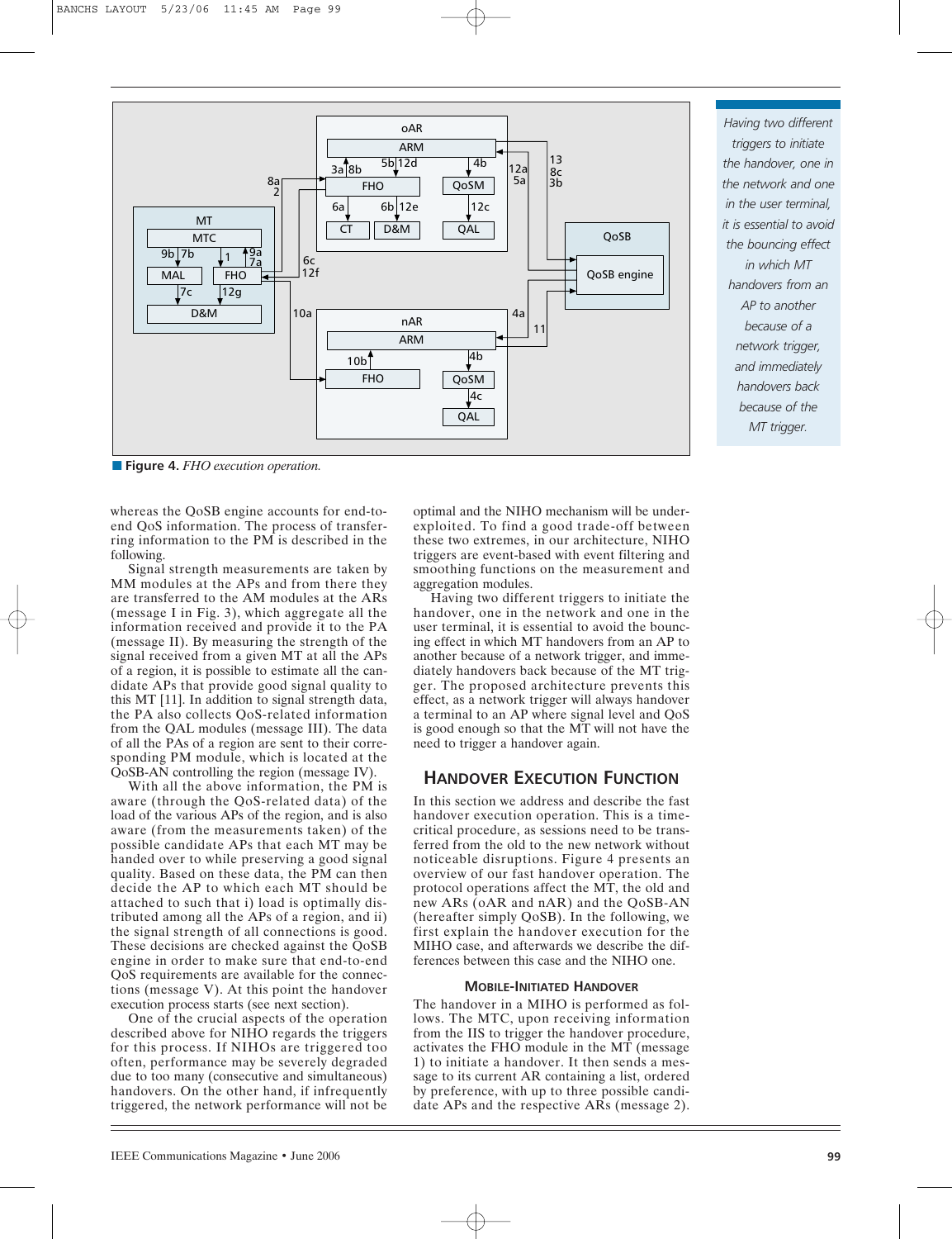

**■ Figure 5.** *The testbed.*

The AR, through the ARM module, forwards the request for approval to the QoSB (messages 3a and 3b). Upon receiving this request, the QoSB verifies the availability of the required end-to-end QoS and answers (if possible) with the first occurrence of the list that can be allocated in the selected AR. Then, it informs the nAR of the QoS requirements (message 4a), which triggers the QoS reservations (messages 4b and 4c), and sends back to the oAR its handover decision (messages 5a and 5b). Upon receiving the handover decision, the oAR triggers the CT, instructs the D&M to start duplication, and informs the MT that it can now move to the chosen AP (messages 6a, 6b, and 6c). When duplication is activated, the oAR forwards any data directed to the MT to the nAR for its delivery to the MT, in order to minimize data loss during the handover process. The context information to be transferred includes securityrelated information (note that QoS-related context does not need to be transferred by CT, since it was previously transferred directly through the QoSB).

As soon as the MT receives message 6c, it starts the merging process (messages 7a, 7b, and 7c), whose function is to filter out the duplicated packets received from the oAR and the nAR and deliver only one copy of each packet to the applications. Before performing the handover, the MT informs the oAR of its decision (message 8a), which in its turn informs the QoSB (messages 8b and 8c). Then, the FHO module in the MT notifies the MTC of the decision to perform disconnection from the previous interface (message 9a), and the MTC notifies the MAL about the target AP the terminal should attach to (message  $\overline{9b}$ ). This is followed by disconnection from the current link and attachment to the new one. Upon connection to the nAR interface, the MT informs the nAR, which updates the

IPv6 neighbor cache and forwards packets to the terminal (messages 10a and 10b). The nAR informs the QoSB that the MT is attached to the new link (message 11), and this indication is then forwarded to the oAR (message 12a) in order to delete the reservations (messages 12b and 12c), and stop D&M at the oAR (messages 12d and 12e) and at the MT (messages 12f and 12g). After this process, the oAR informs the QoSB (message 13) that the reservation release actions have been successfully performed.

#### **NETWORK-INITIATED HANDOVER**

When the network initiates a NIHO, the procedure is similar to the one described above. However, now the handover is not triggered by the MT (message 2) and message 6c contains a flag, indicating that this is a NIHO. The remaining process is the same.

# **IMPLEMENTATION EXPERIENCES**

In order to validate the proposed architecture in terms of protocol design and basic functionality, we implemented the proposed architecture and evaluated its performance in the testbed illustrated in Fig. 5. Our implementation was done using the Linux distribution Mandrake 10.0 with kernel 2.6.8.1 and MIPL basic Mobile IPv6 support. The description of the testbed and results hereafter are based on the wireless LAN (WLAN) technology, although implementation is also available for TD-CDMA with some hardware limitations.

In order to provide the mobility features required for MIHO and NIHO, we introduced modifications to the behavior of the Host AP WLAN driver in MTs and APs. The first modification we implemented was to disable automatic handovers and use a function to force handover execution when required. This allows handover decisions to be taken by the network (NIHO), or by the terminal accounting for additional factors other than signal strength (MIHO). For MIHO, we also implemented a function for scanning a selected subset of channels, which allows the signal strength measurements to be limited to only the channels of the neighboring APs (provided by CARD), in contrast to the default automatic scanning, which covers all channels and therefore results in larger latencies.

In NIHOs, APs are required to measure the signal strengths of the MTs connected (using different channels) to other APs. In order to make these measurements, we installed a second WLAN card at the APs whose function was to scan all channels periodically and perform passive measurements on the signal strength detected from the MTs. QoS functions, required both for MIHOs and NIHOs, were developed based on the admission control algorithm of [13].

With the above testbed, we performed experiments for MIHO and NIHO and obtained some preliminary results. By physically moving the MT from AP1 towards AP2, MIHOs were triggered. We measured the time that the MT takes to select the new AP and perform the signaling that precedes handover. The measured times were about 1 s. We argue that these times are low enough for realistic scenarios, as they allow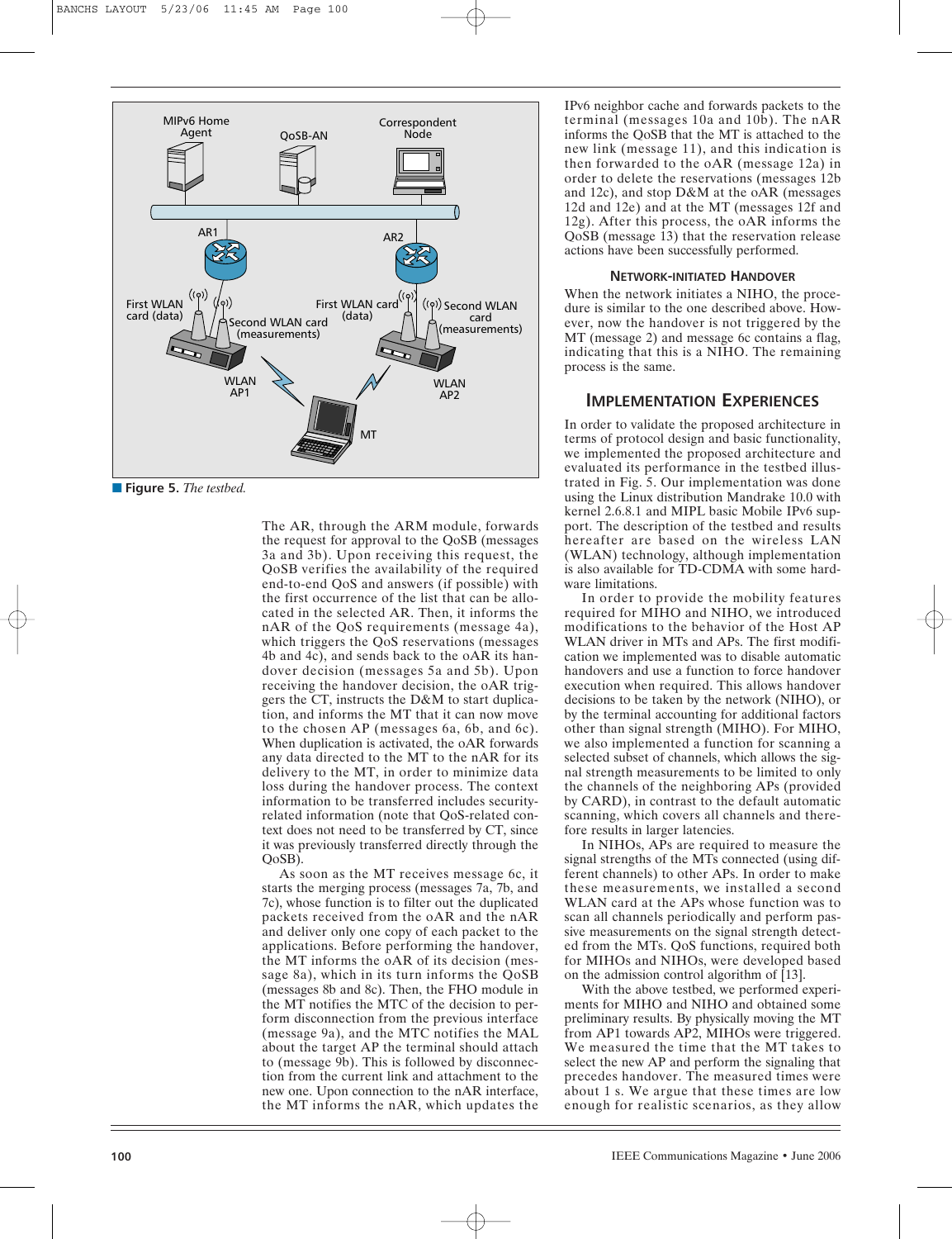speeds of above 100 Km/h with overlapping coverage areas of 30 m, without interrupting the communication. Handover times were also measured. The results, of about 50 ms, were also satisfactory; according to the measures of [4], this disruption is perfectly acceptable, for example, for VoIP communication.

NIHOs were forced by issuing a new QoS request such that one AP (AP1) with two MTs became heavily loaded and one of the MTs was moved to AP2 in order to unload AP1. We measured the time elapsed between the QoS request and the beginning of the handover execution (this is the extra time that NIHO needs to collect the measurements information). The times we measured were below 2 s; however, note that in a running commercial system, measurements will probably be regularly collected and already present in the QoSB, and thus these times can be substantially reduced. We also measured the handover execution time. The results obtained were similar to those in the MIHO case, as both cases involve almost the same functions (the only difference is that NIHO handovers have the advantage of not needing the scanning step in the search for handover candidate APs).

# **SCALABILITY AND PERFORMANCE**

The experiments presented in the previous sections validate our architecture for a small scenario. In this section we analyze the applicability in a large scenario by addressing performance and scalability issues. The focus of our analysis is on the scalability of the MIHO and NIHO functions of the architecture.

Scalability of the MIHO function is jeopardized by the signaling load between CARD modules. However, since CARD signaling is only executed between neighboring ARs, this represents a natural limit for the signaling, which provides scalability guarantees. Indeed, through proper planning we can impose a limitation on the number of neighboring ARs and thus limit the signaling load. In addition, the CARD signaling load can be further reduced by performing filtering on the information exchanged and setting large intervals to regulate the periodic exchange combined with the use of event-driven notifications.

It is important to note that with the proposed architecture, MIHO decisions are performed taking into account QoS and signal strength considerations. However, to cope with this flexibility, the complexity of mobility signaling is slightly increased as compared to traditional fast handover approaches. The advantage is that this makes it unlikely that the new AP does not meet the MT requirements. In contrast, in traditional IP mobility architectures that do not consider QoS in handover decisions, it is more likely that handover decisions do not meet QoS requirements and therefore more than one handover is necessary to find a suitable AP. We argue that by reducing the number of failed handovers, our architecture is more efficient and this contributes to scalability.

Scalability in the NIHO function is challenged by the design of the PM module. Indeed, this module stores information for each AP-MT



**■ Figure 6.** *Performance improvement achieved with the MIHO and NIHO functions.*

pair in a region and performs handover decisions based on these data. Therefore, scalability of the PM critically depends on the size of the region; if too large, the number of AP-MT pairs grows drastically and PM performance degrades. On the other hand, if we define too small regions, it may be difficult to optimize performance because NIHOs do not currently work between regions. Therefore, by finding the right trade-off for the size of a region and planning the network accordingly, scalability can be guaranteed while providing near-optimal performance. As NIHO yields a more efficient use of the network resources, we argue that (similarly to the MIHO case) this mechanism contributes to the scalability of the architecture.

In order to gain insight into the performance improvement achieved with the MIHO and NIHO functions, we performed the following simulation using OPNET. We had a number of MTs moving around at a speed uniformly distributed between 0 and 10 m/s in an area covered by 25 APs separated 250 m from each other. Their QoS requirements were such that at most 10 MTs could be admitted at one AP. Given this scenario, we measured the number of handovers needed with MIHO as compared to the traditional approach of handovers driven by signal strength. We then added the NIHO function and studied the improvement in terms of the number of communications interrupted due to moving into an area with all APs fully loaded. The results as a function of the number of MTs are given in Fig. 6. These results show that a very substantial improvement in performance is achieved when the MIHO and NIHO techniques are used.

From the analysis conducted in this section we conclude that, with proper planning and configuration, the proposed architecture scales well and can be used in arbitrarily large networks. Furthermore, as a result of incorporating MIHO and NIHO, the architecture is more efficient, which improves scalability.